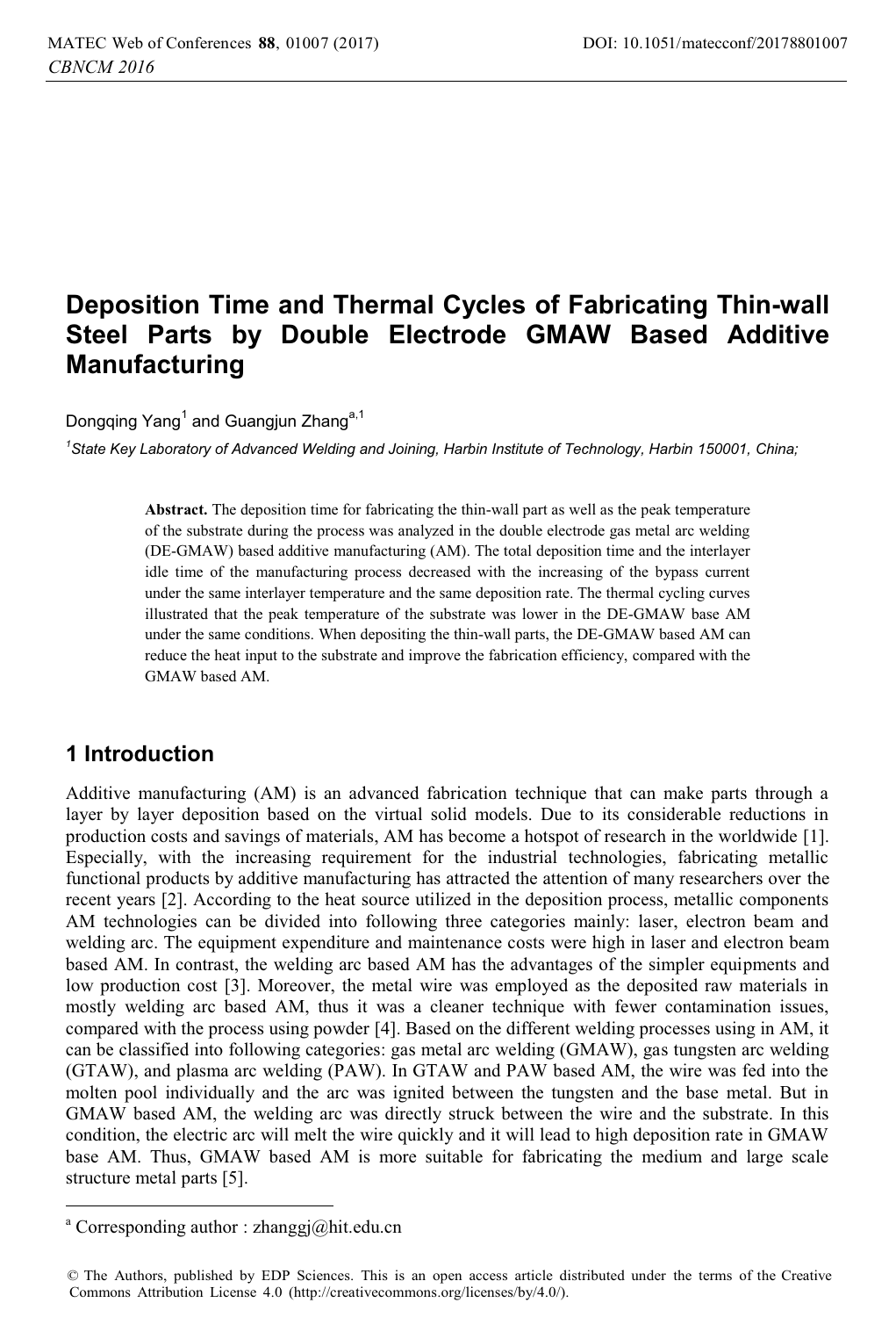A number of investigations about the GMAW-based AM have been explored recently [6-10]. However, during the traditional researches on GMAW-based AM, the heat accumulation in the deposition is a common problem that restricts the development and application of GMAW based AM technique. The usual measures to solve this problem are decreasing the wire melting current, increasing travel speed or delaying the time between two adjacent layered depositions. Those will lead to lower deposition rate and weaken the advantages of this technique. Taking a page from the welding field, the double electrode gas metal arc welding (DE-GMAW) technique proposed by Zhang et al. and improved by Li et al. was characterized by reducing the heat input into the substrate through the bypass arc under the same deposition rate [11-12]. It was introduced into the weld-based additive manufacturing in our previous research [13]. The forming characteristics in multi-layer single-bead additive manufacturing by DE-GMAW were investigated and the effect of the bypass current on the deposition quality was illustrated in that work. Based on it, this paper aims at analyzing the thermal behavior of the DE-GMAW based AM process by the measurement of the thermal cycles and investigating the effect of the bypass arc on the deposition time and the thermal cycles.

### **2 Experimental procedure**

The DE-GMAW based additive manufacturing system is shown in Fig. 1. DE-GMAW was established by introducing a GTAW torch to form a second current loop for the wire melting current. In that way, the base metal current was decoupled from the melting current and heat input to the base metal was lower. In this work, the Panasonic YD-500FR welding machine with constant voltage mode was the GMAW power supply and the Rilon WS-400 with constant current mode was the bypass arc power supply. The computer can achieve the following functions: controlling the movement of the work flat, on/off control of GMAW and GTAW, adjustment of relative process parameters, and collecting and recording the data of the thermal cycles during the deposition. In this work, both welding torches were always static as shown in Fig. 1 and the thin-wall part was fabricated with the descending of the work flat. The H08Mn2Si steel wire with 1.2mm diameter was served as consumable material deposited on the Q235 low carbon steel plates with dimension of 250mm×80mm×9.5mm. The diameter of the tungsten electrode used in the GTAW torch was 3.2mm. The shielding gas for GMAW torch was Ar  $(95\%)$  and CO<sub>2</sub> (5 %) gas mixture with a constant flow rate of 15 L/min and the pure Ar gas was supplied for the GTAW torch with 8L/min flow rate. The relative position of two welding torches was just same with Ref. [13].



**Figure 1.** Schematic diagram of DE-GMAW based AM system.

For this research, the deposition time and thermal behavior of the DE-GMAW based additive manufacturing are key points. Based on the previous researches, we have conducted some groups of experiments with depositing thin-wall parts. As illustrated in Tab.1, the experimental parameters were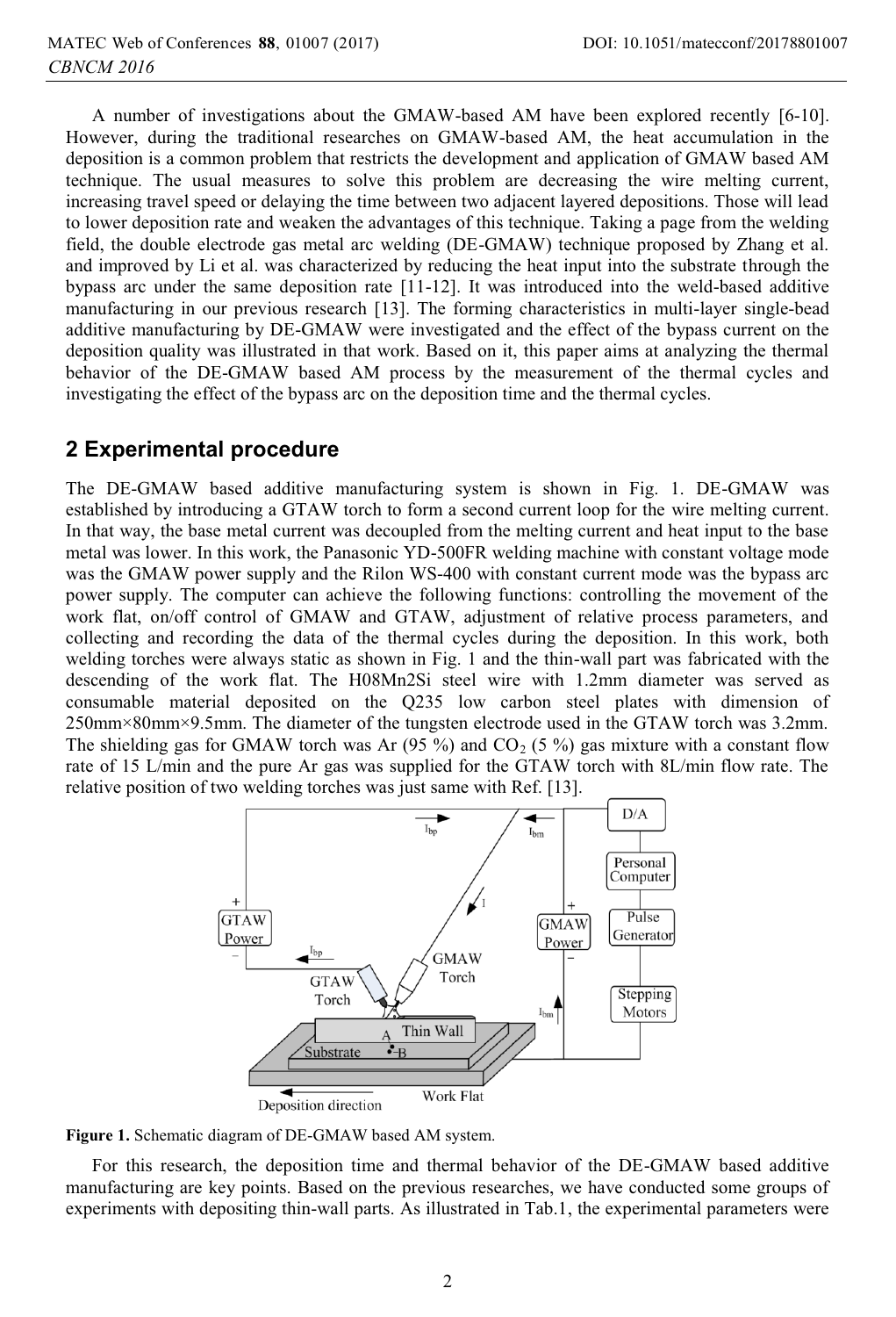listed in detail. In the experiment 1-4, the every layer has been deposited 180mm length and the interpass temperature of the deposited parts was controlled at 70 $\degree$ C measured in the middle of the top surface by an infrared thermometer. The interval time and the total deposition time were recorded. In the experiment 5-6, the thermal cycling data of the deposition process has been collected, the deposited length of every layer was 150mm, and the interpass temperature was  $60^{\circ}$ C. The thermal cycling curves on substrate were measured by some thermocouples (K type) distributing at points A and B on the top surface of substrate as shown in Fig.1. The distance from Point A to the center line of the parts was 15mm and the Point B was 30mm away from the center.

| No. | Wire feed speed<br>(m/min) | <b>Bypass current</b> | Arc voltage | <b>Deposition velocity</b><br>(mm/s) | <b>Total number of</b><br>lavers |
|-----|----------------------------|-----------------------|-------------|--------------------------------------|----------------------------------|
|     | 4.21                       |                       |             |                                      |                                  |
|     | 4.21                       | 40                    |             |                                      | 20                               |
|     | 4.21                       | 80                    |             |                                      |                                  |
|     | 4.21                       | 120                   |             |                                      |                                  |
|     | 4.21                       |                       |             |                                      |                                  |
|     | 4.21                       | 80                    |             |                                      |                                  |

**Table 1.** Experimental condition of DE-GMAW based AM.

### **3 Results and discussion**

#### **3.1 Deposition time**

In the Exp 1-4, except for the first layer, the other layers were deposited after the temperature of the previous layer metal dropping to  $70^{\circ}$ C. Thus, there was an interval between the adjacent layers, namely interlayer idle time. The interlayer idle time of every layer deposition for cooling the parts with different bypass current was shown in Fig. 2. It is obvious that the idle time between the adjacent layers decreased with increase of the bypass current in general. It was due to the reduction in the heat input of the deposited part with the bypass arc. The higher bypass current caused more reduction of the heat input in DE-GMAW based AM. In each experiment, the time interval between the contiguous depositions was shortest between the first layer and second layer, then it was extended as the increasing of the deposition layer number, and finally it reached a certain value with small fluctuation. This was because the first layer deposition was closed to the cool substrate with good heat diffusion condition and the temperature of the metal layer dropped fast. With the increasing of deposition height, the heat diffusion condition was poor and the time interval for cooling the part was stretched and maintained stable eventually.



**Figure 2.** The interval time between the adjacent layers in the Exp 1-4.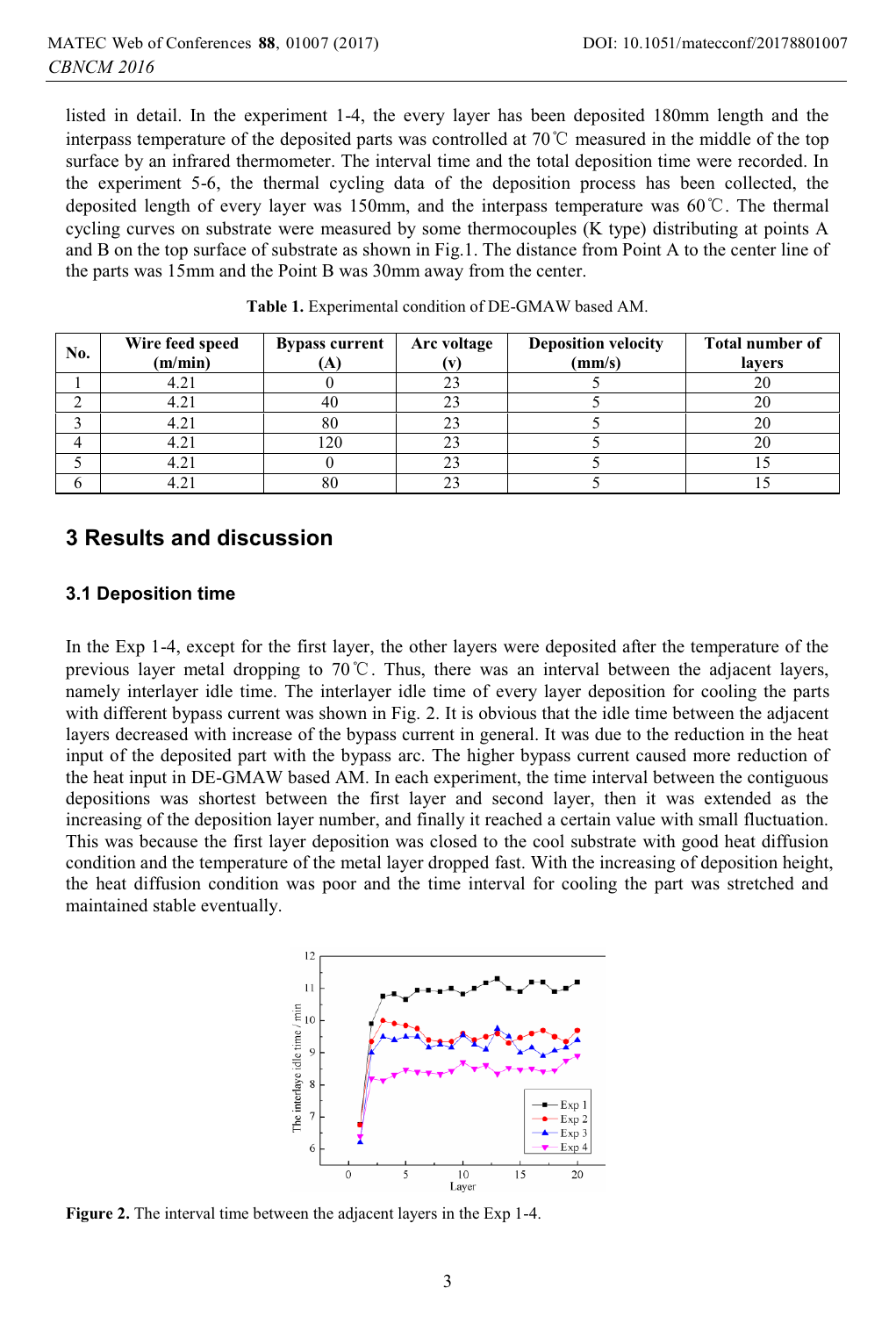In Tab.2, the total deposition time, total interlayer idle time and mean interlayer idle time were listed. The total deposition time included the interlayer idle time and the actual deposition time. In Exp 1-4, the actual deposition time was always 12min according to the calculation. Therefore, the total deposition time depended on the interlayer idle time of every layer deposition. As illustrated in Tab.2, the total interlayer idle time decreased with the increase of the bypass current. The maximum reduction of the total deposition can reach 21% with the bypass current of 120A. The total volume of deposition metal was constant in theory due to the same wire feed speed, deposition velocity and deposition length in the Exp 1-4. The more the total deposition time, the lower the production efficiency. That is to say, the manufacturing efficiency during the DE-GMAW based AM was higher than the one of the GMAW based AM with the same conditions, taking no account of the deposition quality. In the Fig.3, the deposition time of different layer number was always shortened with the growth of the bypass current. The larger the layer number, the more the shortened time of the deposition in DE-GMAW based AM, compared with the GMAW based AM in the same deposition rate.

| <b>Experiment</b> | <b>Total deposition time</b><br>(min) | Total interlayer idle time<br>(min) | Mean interlayer idle time<br>(min) |
|-------------------|---------------------------------------|-------------------------------------|------------------------------------|
|                   | 226.39                                | 214.39                              | 10.72                              |
| $\mathfrak{D}$    | 200.43                                | 188.43                              | 9.42                               |
| 3                 | 194.52                                | 182.52                              | 9.13                               |
| 4                 | 179.22                                | 167.22                              | 8.36                               |

**Table 2.** The total deposition time in experiment 1-4.



**Figure 3.** The deposition time with different layer numbers in Exp 1-4.

#### **3.2 Thermal cycling**

The thermal cycles on the substrate with different parameters have been acquired in the Exp 5-6. The typical thermal cycles were shown in Fig. 4 and the characteristics of the curves were obvious. Here just listed the thermal cycling curves of the point A and point B on the substrate. The welding arc as the heat source was applied on the parts 15 times in every experiment. Accordingly, the points of the substrate went through thermal cycling with 15 peaks in this condition. With the increase of layer number, the heat source was farther from the points on the substrate. As a result, the peak temperature of the points declined gradually. Meanwhile, the interlayer temperature of each layer was controlled at 60 $^{\circ}$ C and the temperature of the point A on the substrate was slightly lower about 55 $^{\circ}$ C. The point B was farther away from the center of the part than the point A and the peak temperature was lower. The cooling curves of the thermal cycling were mainly synchronized in both points.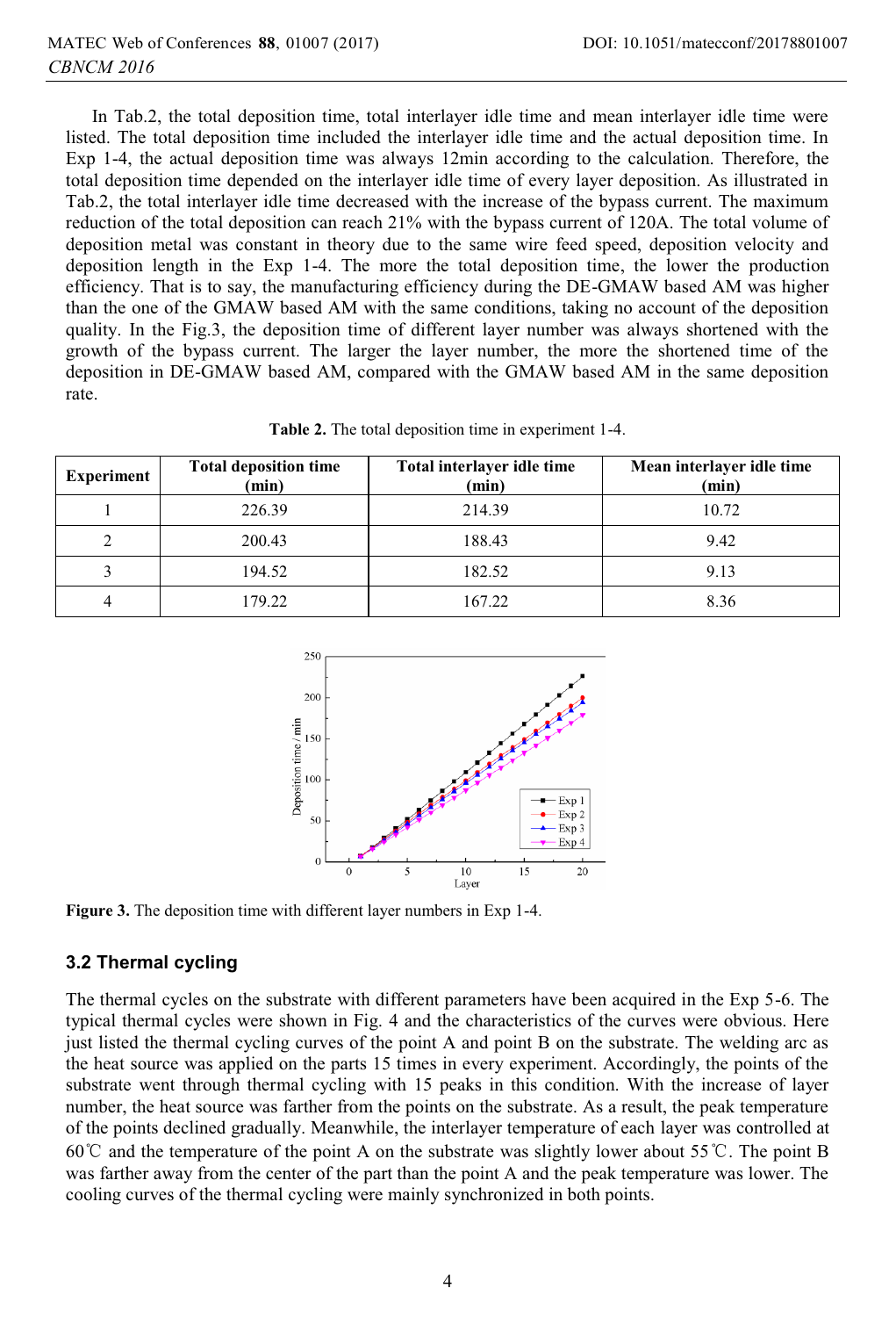

**Figure 4.** Thermal cycles of Point A and B in Experiment 5-6. (a) Exp 5. (b) Exp 6.

The effect of the bypass arc on the thermal cycles of the points on the substrate was distinct and can be seen in the Fig. 5. Thermal cycling curves of the points on the substrate were similar, except for the peak temperature. Thus, only the result of the point A was presented here. The peak temperature in Exp 5 of each layer deposition was higher than that with bypass current in Exp 6. That means the heat input during the GMAW based AM is higher than that during the DE-GMAW based AM with suitable bypass current in the same deposition rate. The result of the total deposition time and interval idle time in different experiments was in accord with the content of Section 3.1.



Figure 5. Comparison of thermal cycles of Point A in Exp 5 and Exp 6.

# **4 Conclusions**

The total deposition time of fabricating the thin-wall part and the interval time decreased with the increasing of the bypass current under the same deposition rate during the DE-GMAW based AM. The peak temperature of the substrate during the deposition was lower in the DE-GMAW based AM